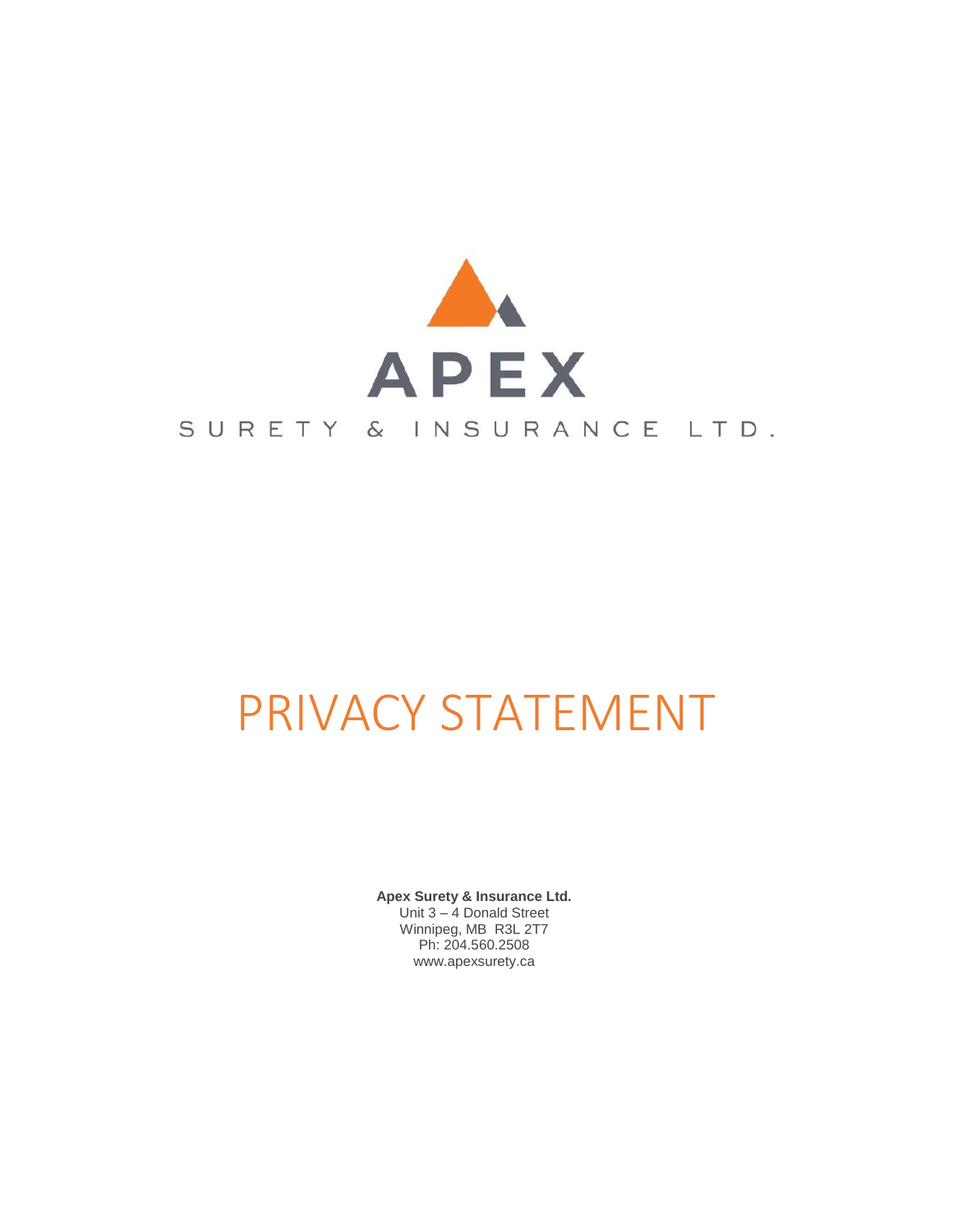This is the privacy policy of Apex Surety & Insurance Ltd. ("APEX") and governs use of personal information by APEX, whether such information is collected via our website ("Website") or otherwise, including through our services ("Services").

This Privacy Policy explains what Personal Information we obtain from you in your use of our Website and our Services and the steps we take to secure that Personal Information. This Privacy Policy also explains how we can be contacted if a question arises about our privacy practices. APEX will not collect, use or disclose your Personal Information in a way that is incompatible with applicable federal or provincial legislation or this Privacy Policy. In this Privacy Policy, the terms "we", "our" and "us" refer to APEX. In this Privacy Policy, the terms "you", "user", and "your" refer to a user of the Services or our Website.

# THE COLLECTION AND USE OF INFORMATION

For the purposes of this Privacy Policy, the following terms will have the following meanings:

"Business Contact Information" means your business position, name or title, business address, business telephone number, business email address and business fax number.

"Personal Information" means information about an identifiable individual, but does not include "Business Contact Information" or general, statistical or aggregated information. Personal Information includes a name, home address, contact information (including home telephone number and personal email address).

APEX limits the information we collect about our customers and potential customers to what we need for internal business purposes only. We obtain your consent if we wish to use your information for any other purpose and before collecting information from third parties such as credit bureaus.

APEX understands that privacy is a critical issue for all our customers and is committed to protecting customer Personal Information. We want to earn our customers' trust by providing safeguards to protect Personal Information as we continue to provide valuable products and services.

APEX's Privacy Policy complies with Canada's federal Personal Information Protection and Electronic Documents Act, including the ten principles set out in the National Canadian Standards Association: Model Code for the Protection of Personal Information and provincial privacy legislation. Based on these guidelines, ten privacy principles have been customized to meet the specific needs and expectations of our customers.

APEX will continue to review this Privacy Policy to ensure it remains current with changing laws and regulations while meeting the evolving needs of customers. In the event of any amendment to the Privacy Policy, a notice will be posted within this page. If you continue to use the Services or the Website following an amendment to the Privacy Policy, you will be deemed to have consented to the updated Privacy Policy.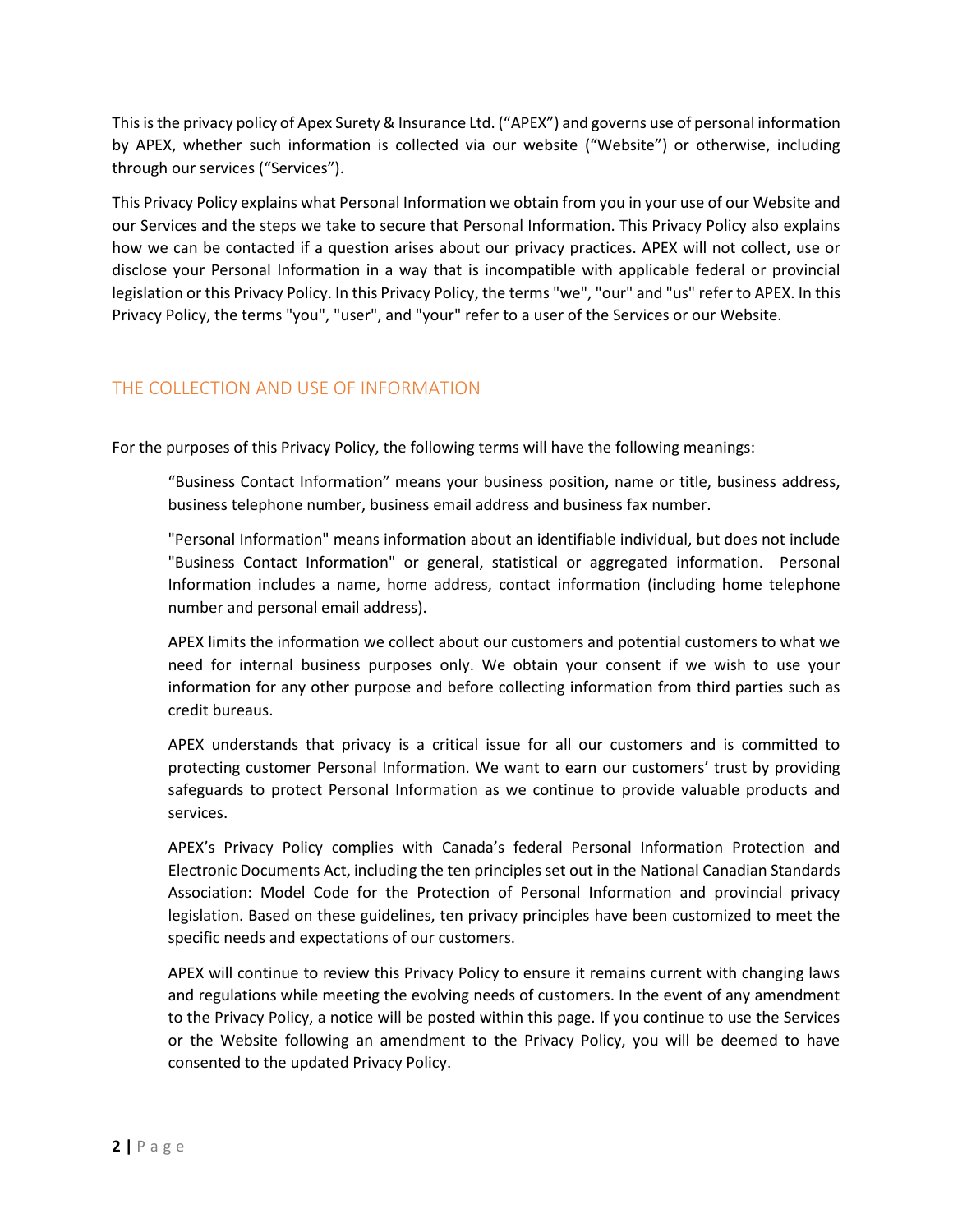#### PRIVACY STATEMENT

APEX recognizes the importance of respecting customers' right to privacy and adheres to the following key principles:

- o APEX is responsible for Personal Information under its control and has designated individuals to be accountable for the organization's compliance.
- $\circ$  The purposes for which Personal Information is collected will be identified at or before the time the information is collected.
- o Consent will be obtained for the collection, use, and disclosure of Personal Information, except where consent is not required by applicable law.
- $\circ$  The collection of Personal Information is limited to that which is related to the purposes identified by APEX.
- $\circ$  Personal information will not be used or disclosed for purposes other than those for which it was collected, except with the consent of the customer, as required by law or to enforce APEX's rights in connection with a breach of the Privacy Policy or to prevent prohibited or illegal activities.
- o Reasonable efforts will be made to ensure that Personal Information is as accurate, complete, and up-to-date as is necessary for the purposes for which it is used. APEX relies on customers or users of the Website and Services to update APEX on changes to their Personal Information.
- $\circ$  Personal Information will be protected by reasonable and appropriate physical, organizational, contractual and technological security measures, having regard to the sensitivity of the Personal Information. • Information is available to customers regarding APEX's policies and procedures relating to the management of Personal Information.
- o Upon request, and within a reasonable period of time, a customer will be informed of the existence, use, and disclosure of his or her Personal Information and will be given access to that information. A customer is entitled to comment on the accuracy and completeness of his or her Personal Information, and have that information amended where appropriate.
- $\circ$  A customer can address a challenge concerning compliance with the above principles to APEX's designated Privacy Officer. ATTN: Privacy Officer, APEX, 20 Toronto Street, Suite 440, Toronto, Ontario M5C 2B8 or privacy@platforminsurance.com

#### DISCLOSURE OF PERSONAL INFORMATION

APEX does not sell or trade Personal Information to third parties. Release of your Personal Information occurs only

- o as set out in this Privacy Policy; or,
- o where we have your consent; or,
- $\circ$  to our insurance partners, third-party service providers or agents who assist us in serving you; or where we are required or permitted to do so by law.